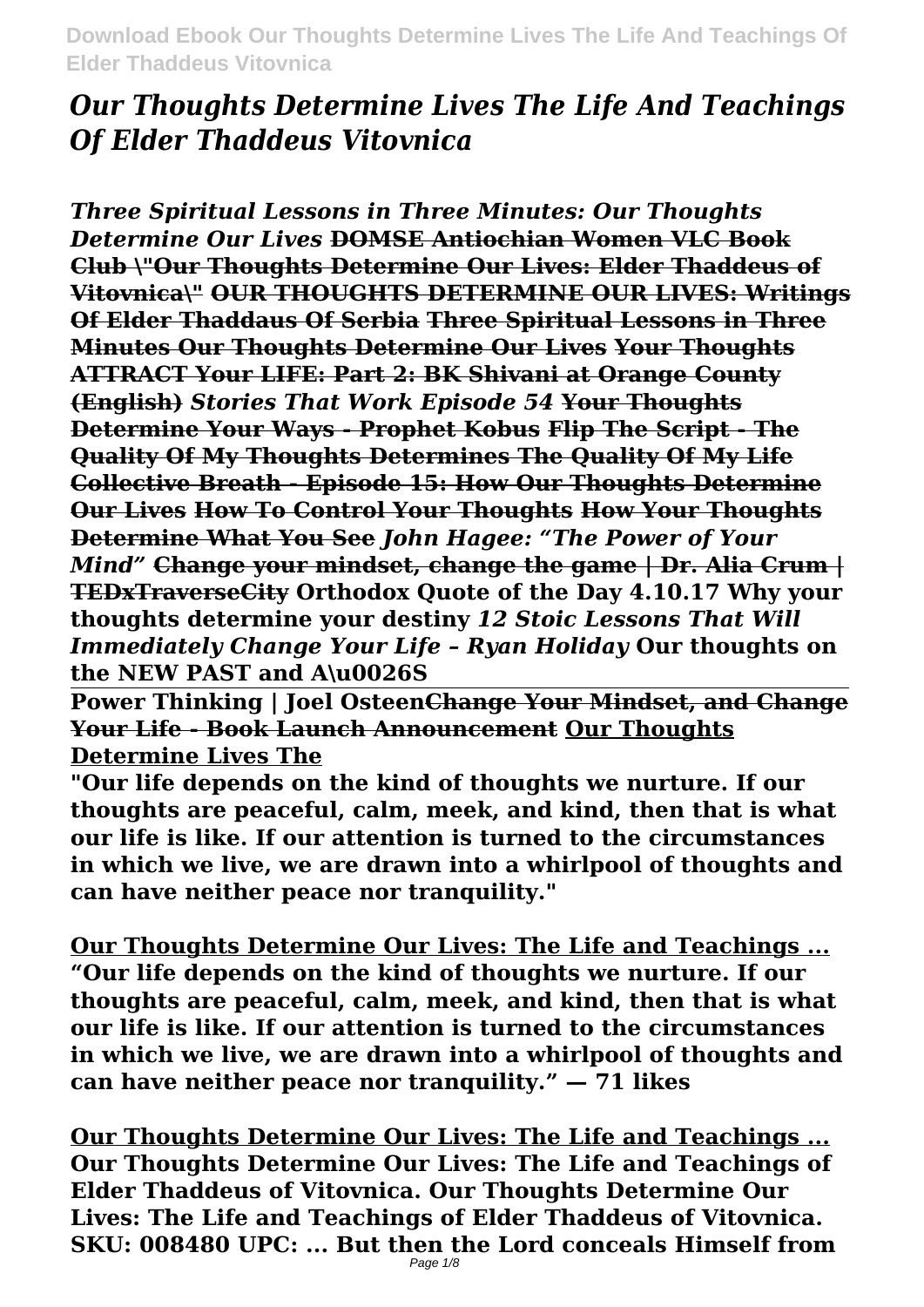**us again, in order that we might long for Him and seek Him with our hearts!" —Elder Thaddeus of Vitovnica.**

**Our Thoughts Determine Our Lives: The Life and Teachings ... Title: Our Thoughts Determine Our Lives: The Life and Teachings of Elder Thaddeus of Vitovnica Publisher: St. Herman of Alaska Brotherhood ISBN 13: 978-1-887904-19-3 Binding: Softbound Number of Pages: 212 Date Published: 2009 SKU: 12465**

**Our Thoughts Determine Our Lives: The Life and Teachings ... "We must bear everything patiently and forgive all. If we have good thoughts and desires, these thoughts will give us peace and joy in this life and even more in eternity. Then we will see that there is no death, that the Lord has vanquished death, and that He has given us eternal life."**

**Our Thoughts Determine Our Lives: The Life and Teachings ... Our Thoughts Determine Our Lives: The Life and Teachings of Elder Thaddeus of Vitovnica Saint Herman of Alaska Brotherhood [Translated by Ana Smiljanic] Published by St. Herman of Alaska Brotherhood, (2009)**

**Thoughts Determine Lives Life by Ana Smiljanic - AbeBooks —Our Thoughts Determine Our Lives: The Life and Teachings of Elder Thaddeus of Vitovnica In order to regain "order" in my heart, mind and soul, I have to abstain from watching, reading or listening to the real life stories of real live people suffering.**

**Book Club Time: Our Thoughts Determine Our Lives "Our life depends on the kind of thoughts we nurture. If our thoughts are peaceful, calm, meek, and kind, then that is what our life is like. If our attention is turned to the circumstances in which we live, we are drawn into a whirlpool of thoughts and can have neither peace nor tranquility."**

**Our Thoughts Determine Our Lives Quotes by Ana Smiljanic Pdf "pdf our thoughts determine our lives" result Free ebooks results for pdf our thoughts determine our livesHere are the list of ebooks and pdf manuals for pdf our thoughts determine our lives.Download free PDF ebooks (user's guide, manuals, sheets) pdf our thoughts determine our lives from below.**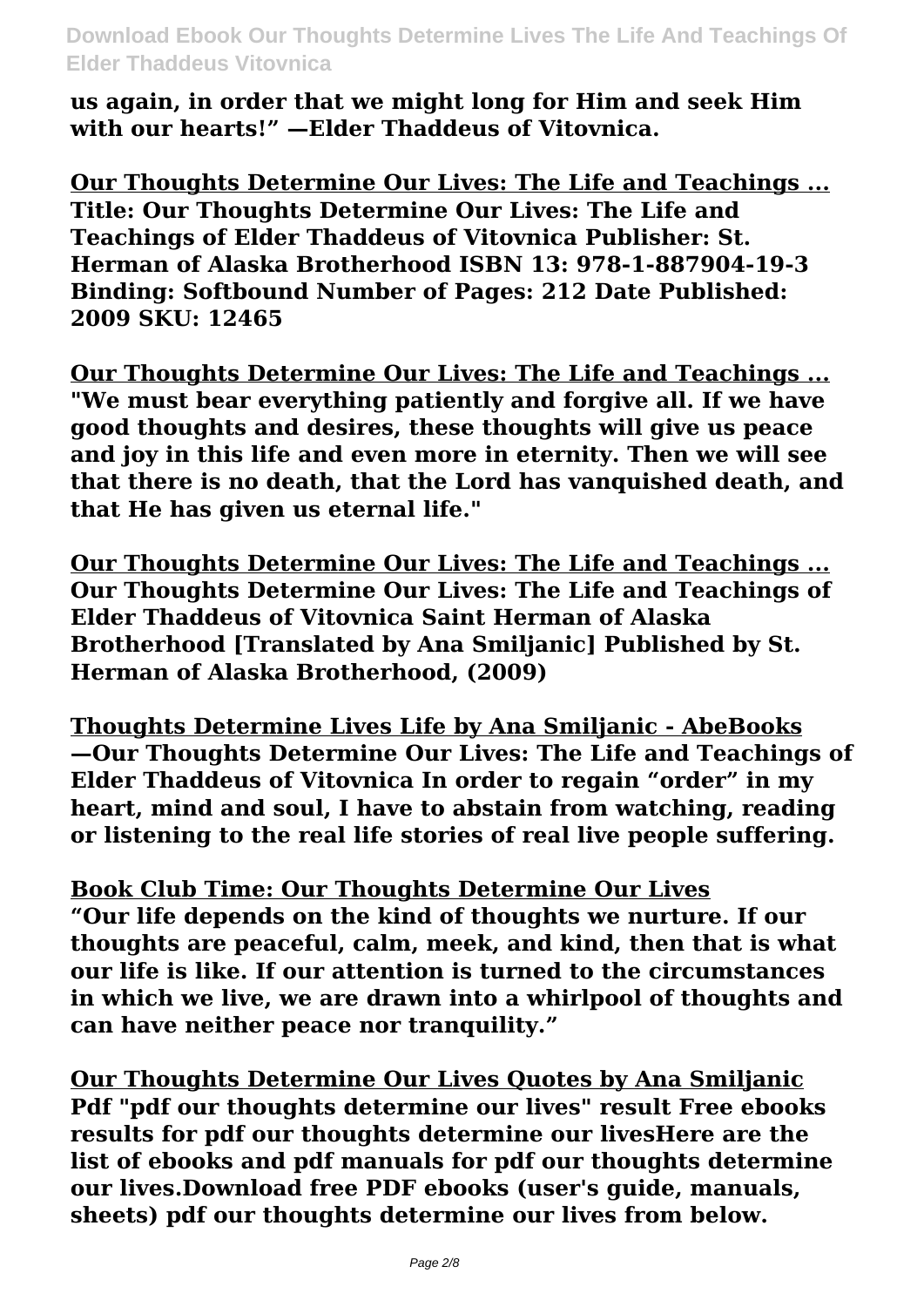**Pdf Our Thoughts Determine Our Lives.pdf | Pdf eBook ... Our Thoughts Determine Our Lives: The Life and Teachings of Elder Thaddeus of Vitovnica. Paperback – Jan. 1 1819. 4.8 out of 5 stars 244 ratings. See all formats and editions. Hide other formats and editions. Amazon Price.**

**Our Thoughts Determine Our Lives: The Life and Teachings ... This one sure is, focusing a lot on the impact your thoughts can have, not only on your own lives, but also on people around you, and even on the world at large. Whether your thoughts are positive or negative, they will determine your life and the lives of many.**

**Our Thoughts Determine Our Lives: the Life And Teachings ... From Our Thoughts Determine Our Lives: The Life and Teachings of Elder Thaddeus of Vitovnica (St. Herman of Alaska Brotherhood (December 19, 2011) The book, published by St. Herman of Alaska Brotherhood, is highly recommended. Here is a brief description of the book from St. Herman Press: Elder Thaddeus of Vitovnica was one of the most renowned spiritual guides of Serbia in the twentieth century.**

**35 Thoughts by Elder Thaddeus of Vitovnica - The Catalog ... Perfecting the core of The Secret. The Elder Thaddeus of Vitovnica's Our Thoughts Determine Our Lives begins, 1.1 Our life depends on the kind of thoughts we nurture. If our thoughts are peaceful, calm, meek, and kind, then that is what our life is like. If our attention is turned to the circumstances in which we live, we are drawn into a whirlpool of thoughts and can have neither peace nor tranquility.**

**Our Thoughts Determine Our Lives: Beyond The Secret and ... Our Thoughts Determine Our Lives is the account of the life and teachings of Elder Thaddeus of Vitovnica, one of the most renowned spiritual guides of Serbia in the twentieth century. His prayer of the heart and selfless love that he learned from his Elder came to characterize his whole ministry to the suffering Serbia**

**Our Thoughts Determine Our Lives – monasterevmc.org Our Thoughts Determine Our Lives: The Life and Teachings of Elder Thaddeus of Vitovnica Ana Smiljanic. First Edition 212 pages. Teachings of the Serbian Orthodox monk. Compiled by**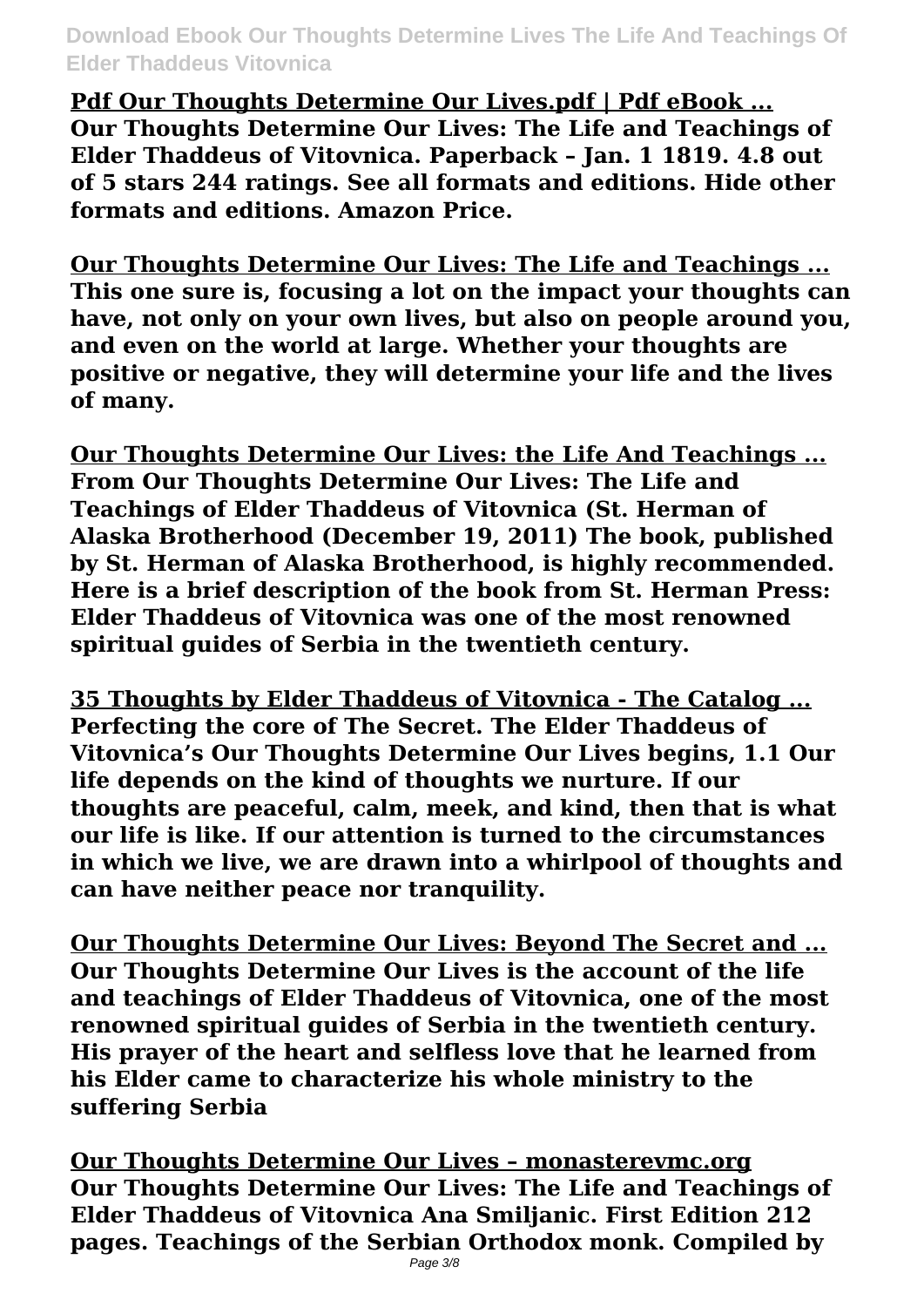**the St. Herman of Alaska Brotherhood.**

**Our Thoughts Determine Our Lives : The Life and Teachings ... OUR THOUGHTS DETERMINE OUR LIVES Elder Thaddeus of Vitovanica WITH THE BLESSING OFBISHOPJOHN, WE ARE RECOMMENDING THE FOLLOWING FOR OURANTIOCHIAN WOMEN BOOK CLUB SELECTION:**

**OURTHOUGHTSDETERMINEOURLIVES, byElder Thaddeus of Vitovanica "Love little things, and strive for that which is modest and simple.**

## **OUR THOUGHTS DETERMINE OUR LIVES Elder Thaddeus of Vitovanica**

**Our Thoughts Determine Our Lives. Elder Thaddeus of Vitovnica was one of the most renowned spiritual guides of Serbia in the twentieth century. As a novice he lived in obedience to Elder Ambrose of Miljkovo Monastery, a disciple of the Optina Elders.**

# **Our Thoughts Determine Our Lives – Orthodox Mission Bookstore**

**Thoughts Determine Our Lives. July 31, 2017. St. Ignatius of Loyola died on this date 561 years ago. He did not set out at first to be a saint, but a soldier. Then Providence intervened. A cannonball shattered his leg, and as he was recovering from this terrible compound fracture, he underwent this remarkable experience:**

*Three Spiritual Lessons in Three Minutes: Our Thoughts Determine Our Lives* **DOMSE Antiochian Women VLC Book Club \"Our Thoughts Determine Our Lives: Elder Thaddeus of Vitovnica\" OUR THOUGHTS DETERMINE OUR LIVES: Writings Of Elder Thaddaus Of Serbia Three Spiritual Lessons in Three Minutes Our Thoughts Determine Our Lives Your Thoughts ATTRACT Your LIFE: Part 2: BK Shivani at Orange County (English)** *Stories That Work Episode 54* **Your Thoughts Determine Your Ways - Prophet Kobus Flip The Script - The Quality Of My Thoughts Determines The Quality Of My Life Collective Breath - Episode 15: How Our Thoughts Determine Our Lives How To Control Your Thoughts How Your Thoughts Determine What You See** *John Hagee: "The Power of Your*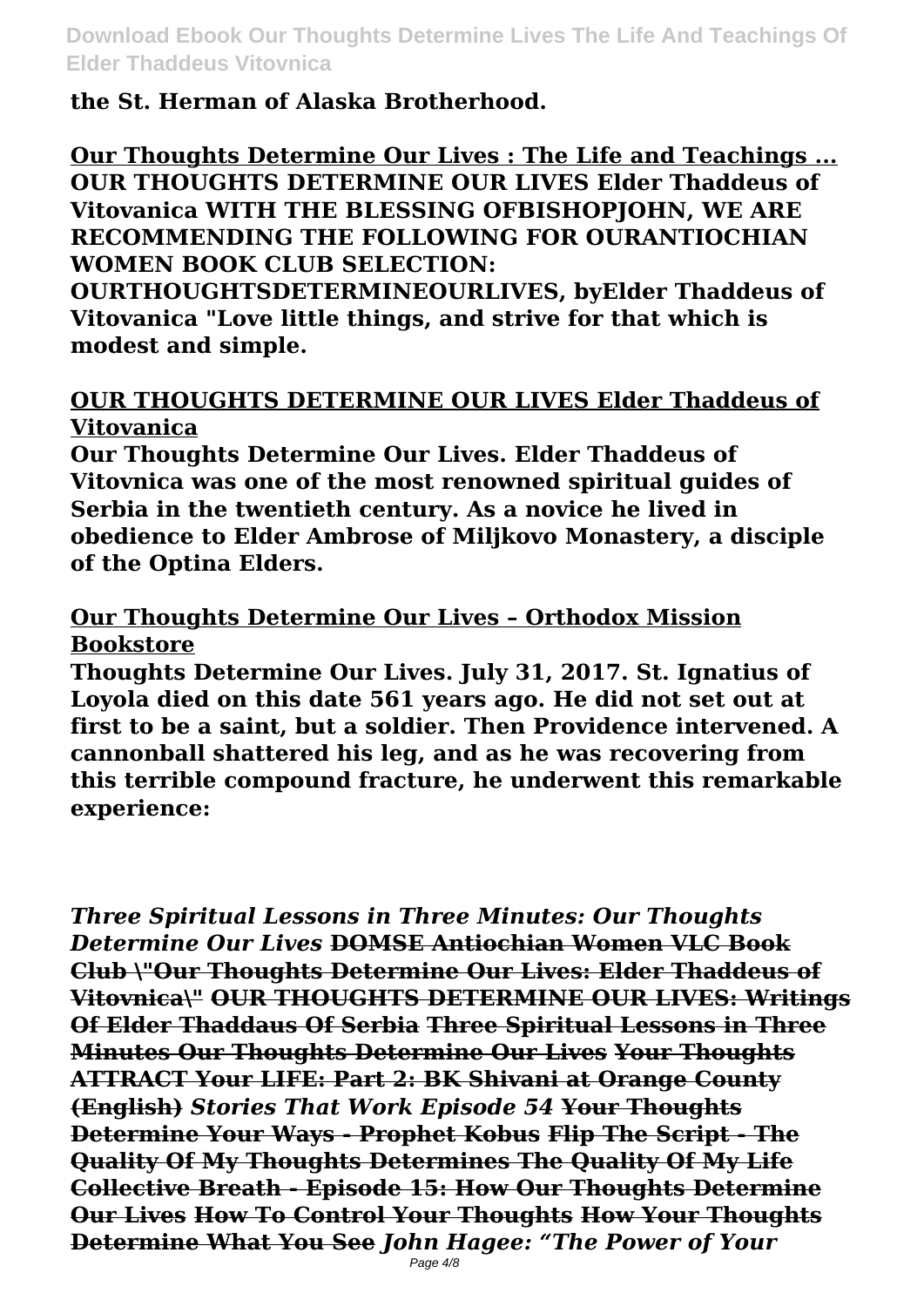*Mind"* **Change your mindset, change the game | Dr. Alia Crum | TEDxTraverseCity Orthodox Quote of the Day 4.10.17 Why your thoughts determine your destiny** *12 Stoic Lessons That Will Immediately Change Your Life – Ryan Holiday* **Our thoughts on the NEW PAST and A\u0026S**

**Power Thinking | Joel OsteenChange Your Mindset, and Change Your Life - Book Launch Announcement Our Thoughts Determine Lives The**

**"Our life depends on the kind of thoughts we nurture. If our thoughts are peaceful, calm, meek, and kind, then that is what our life is like. If our attention is turned to the circumstances in which we live, we are drawn into a whirlpool of thoughts and can have neither peace nor tranquility."**

**Our Thoughts Determine Our Lives: The Life and Teachings ... "Our life depends on the kind of thoughts we nurture. If our thoughts are peaceful, calm, meek, and kind, then that is what our life is like. If our attention is turned to the circumstances in which we live, we are drawn into a whirlpool of thoughts and can have neither peace nor tranquility." — 71 likes**

**Our Thoughts Determine Our Lives: The Life and Teachings ... Our Thoughts Determine Our Lives: The Life and Teachings of Elder Thaddeus of Vitovnica. Our Thoughts Determine Our Lives: The Life and Teachings of Elder Thaddeus of Vitovnica. SKU: 008480 UPC: ... But then the Lord conceals Himself from us again, in order that we might long for Him and seek Him with our hearts!" —Elder Thaddeus of Vitovnica.**

**Our Thoughts Determine Our Lives: The Life and Teachings ... Title: Our Thoughts Determine Our Lives: The Life and Teachings of Elder Thaddeus of Vitovnica Publisher: St. Herman of Alaska Brotherhood ISBN 13: 978-1-887904-19-3 Binding: Softbound Number of Pages: 212 Date Published: 2009 SKU: 12465**

**Our Thoughts Determine Our Lives: The Life and Teachings ... "We must bear everything patiently and forgive all. If we have good thoughts and desires, these thoughts will give us peace and joy in this life and even more in eternity. Then we will see that there is no death, that the Lord has vanquished death, and that He has given us eternal life."**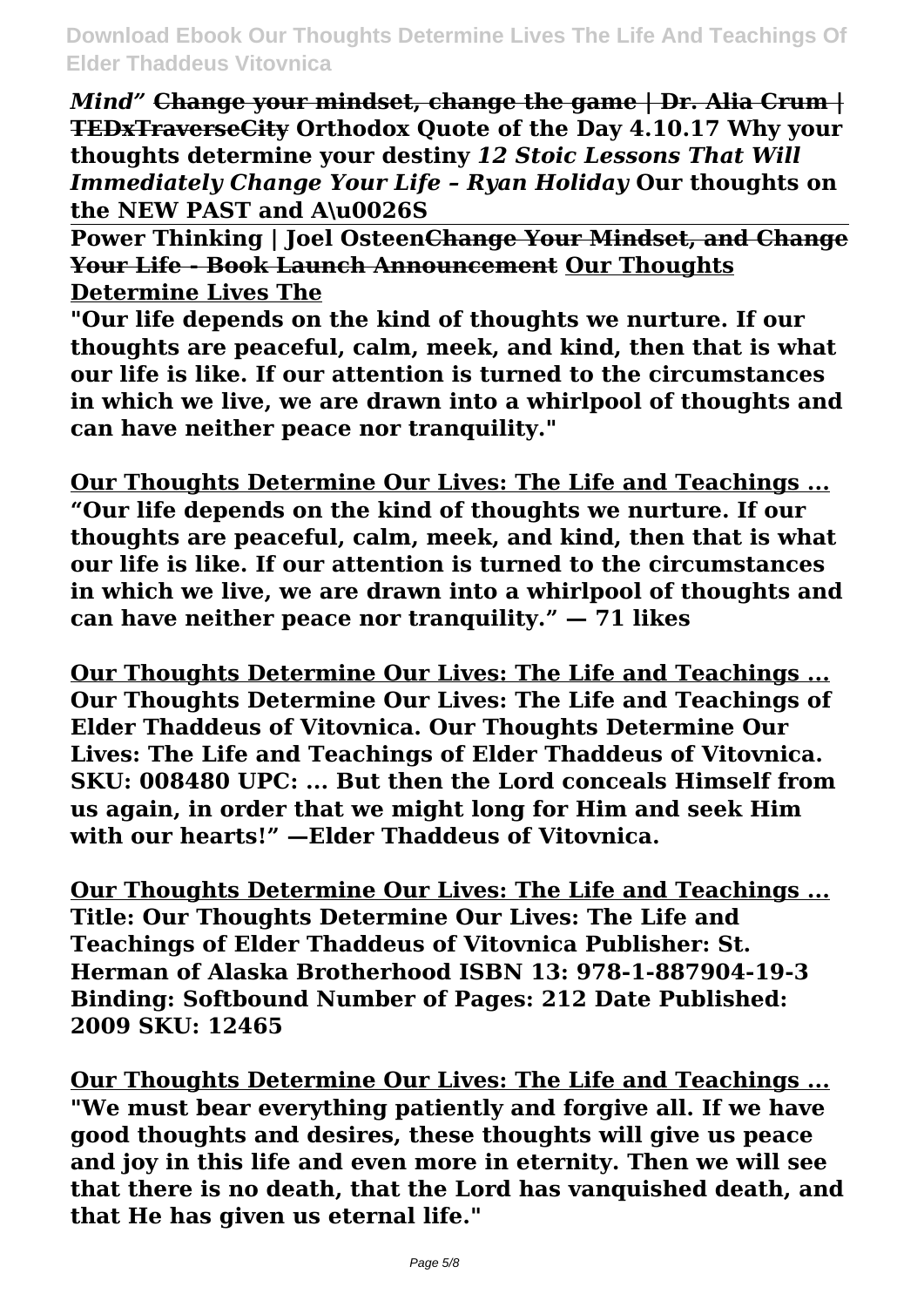**Our Thoughts Determine Our Lives: The Life and Teachings ... Our Thoughts Determine Our Lives: The Life and Teachings of Elder Thaddeus of Vitovnica Saint Herman of Alaska Brotherhood [Translated by Ana Smiljanic] Published by St. Herman of Alaska Brotherhood, (2009)**

**Thoughts Determine Lives Life by Ana Smiljanic - AbeBooks —Our Thoughts Determine Our Lives: The Life and Teachings of Elder Thaddeus of Vitovnica In order to regain "order" in my heart, mind and soul, I have to abstain from watching, reading or listening to the real life stories of real live people suffering.**

**Book Club Time: Our Thoughts Determine Our Lives "Our life depends on the kind of thoughts we nurture. If our thoughts are peaceful, calm, meek, and kind, then that is what our life is like. If our attention is turned to the circumstances in which we live, we are drawn into a whirlpool of thoughts and can have neither peace nor tranquility."**

**Our Thoughts Determine Our Lives Quotes by Ana Smiljanic Pdf "pdf our thoughts determine our lives" result Free ebooks results for pdf our thoughts determine our livesHere are the list of ebooks and pdf manuals for pdf our thoughts determine our lives.Download free PDF ebooks (user's guide, manuals, sheets) pdf our thoughts determine our lives from below.**

**Pdf Our Thoughts Determine Our Lives.pdf | Pdf eBook ... Our Thoughts Determine Our Lives: The Life and Teachings of Elder Thaddeus of Vitovnica. Paperback – Jan. 1 1819. 4.8 out of 5 stars 244 ratings. See all formats and editions. Hide other formats and editions. Amazon Price.**

**Our Thoughts Determine Our Lives: The Life and Teachings ... This one sure is, focusing a lot on the impact your thoughts can have, not only on your own lives, but also on people around you, and even on the world at large. Whether your thoughts are positive or negative, they will determine your life and the lives of many.**

**Our Thoughts Determine Our Lives: the Life And Teachings ... From Our Thoughts Determine Our Lives: The Life and Teachings of Elder Thaddeus of Vitovnica (St. Herman of Alaska Brotherhood (December 19, 2011) The book, published**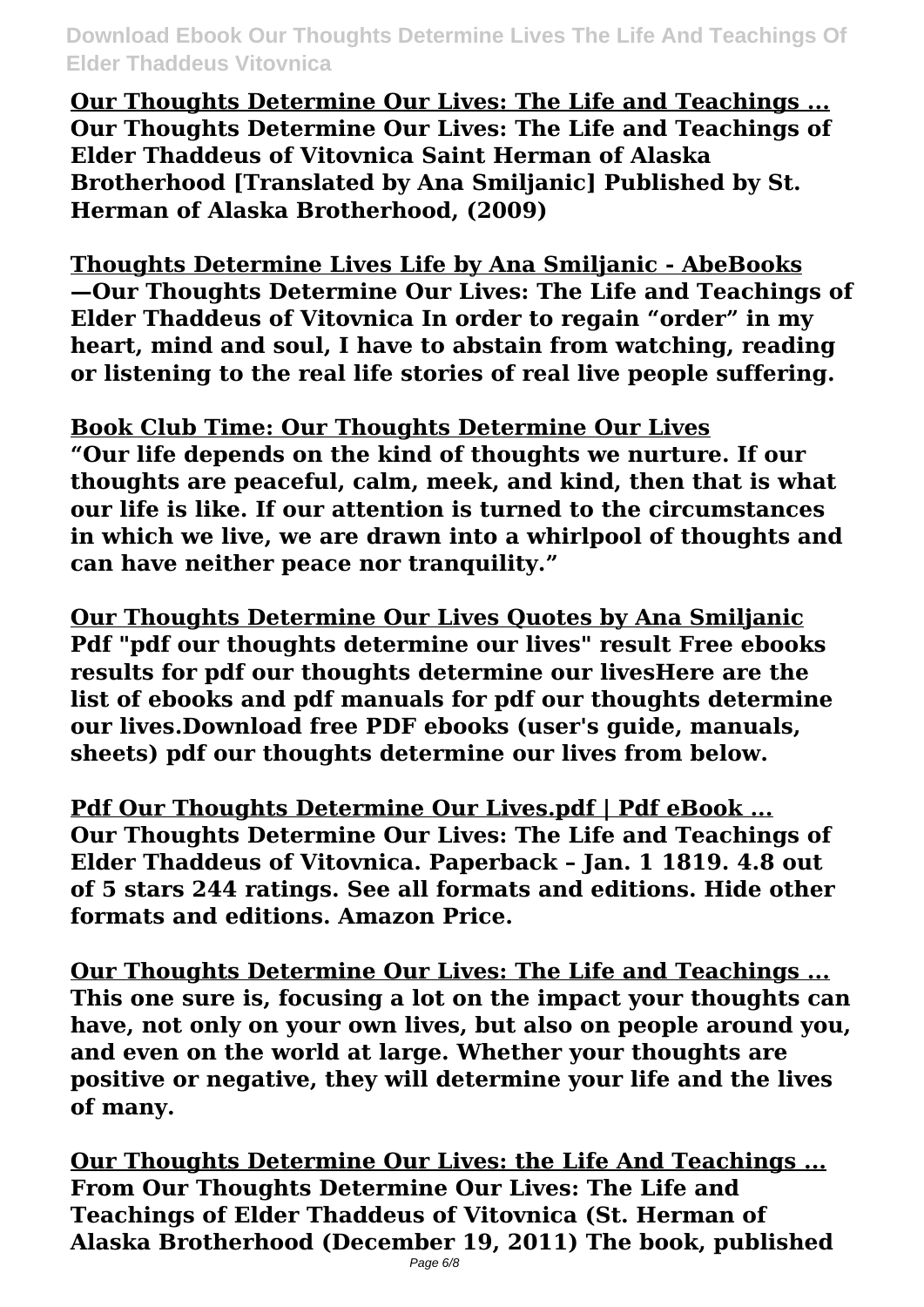**by St. Herman of Alaska Brotherhood, is highly recommended. Here is a brief description of the book from St. Herman Press: Elder Thaddeus of Vitovnica was one of the most renowned spiritual guides of Serbia in the twentieth century.**

**35 Thoughts by Elder Thaddeus of Vitovnica - The Catalog ... Perfecting the core of The Secret. The Elder Thaddeus of Vitovnica's Our Thoughts Determine Our Lives begins, 1.1 Our life depends on the kind of thoughts we nurture. If our thoughts are peaceful, calm, meek, and kind, then that is what our life is like. If our attention is turned to the circumstances in which we live, we are drawn into a whirlpool of thoughts and can have neither peace nor tranquility.**

**Our Thoughts Determine Our Lives: Beyond The Secret and ... Our Thoughts Determine Our Lives is the account of the life and teachings of Elder Thaddeus of Vitovnica, one of the most renowned spiritual guides of Serbia in the twentieth century. His prayer of the heart and selfless love that he learned from his Elder came to characterize his whole ministry to the suffering Serbia**

**Our Thoughts Determine Our Lives – monasterevmc.org Our Thoughts Determine Our Lives: The Life and Teachings of Elder Thaddeus of Vitovnica Ana Smiljanic. First Edition 212 pages. Teachings of the Serbian Orthodox monk. Compiled by the St. Herman of Alaska Brotherhood.**

**Our Thoughts Determine Our Lives : The Life and Teachings ... OUR THOUGHTS DETERMINE OUR LIVES Elder Thaddeus of Vitovanica WITH THE BLESSING OFBISHOPJOHN, WE ARE RECOMMENDING THE FOLLOWING FOR OURANTIOCHIAN WOMEN BOOK CLUB SELECTION:**

**OURTHOUGHTSDETERMINEOURLIVES, byElder Thaddeus of Vitovanica "Love little things, and strive for that which is modest and simple.**

## **OUR THOUGHTS DETERMINE OUR LIVES Elder Thaddeus of Vitovanica**

**Our Thoughts Determine Our Lives. Elder Thaddeus of Vitovnica was one of the most renowned spiritual guides of Serbia in the twentieth century. As a novice he lived in obedience to Elder Ambrose of Miljkovo Monastery, a disciple**